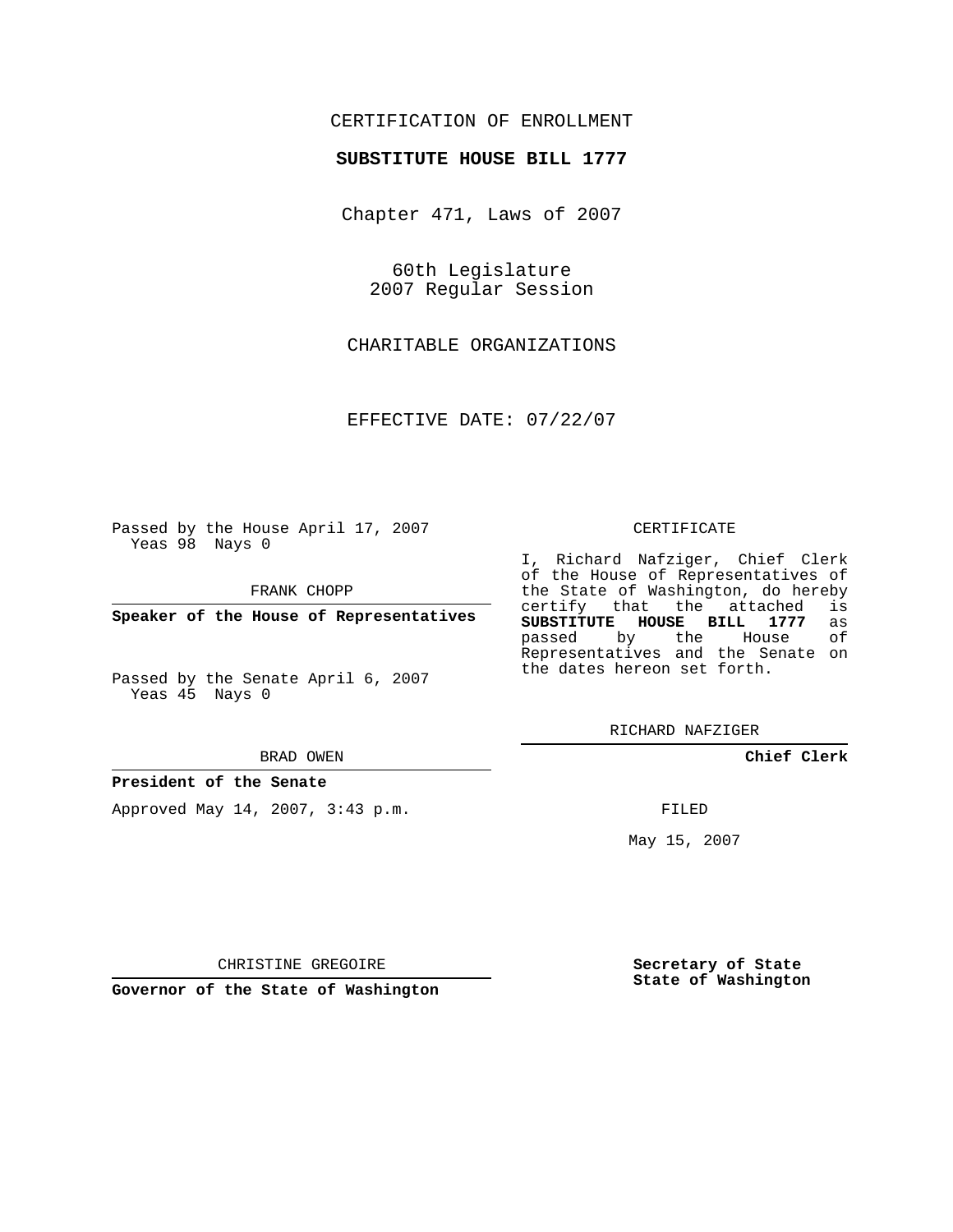# **SUBSTITUTE HOUSE BILL 1777** \_\_\_\_\_\_\_\_\_\_\_\_\_\_\_\_\_\_\_\_\_\_\_\_\_\_\_\_\_\_\_\_\_\_\_\_\_\_\_\_\_\_\_\_\_

\_\_\_\_\_\_\_\_\_\_\_\_\_\_\_\_\_\_\_\_\_\_\_\_\_\_\_\_\_\_\_\_\_\_\_\_\_\_\_\_\_\_\_\_\_

### AS AMENDED BY THE SENATE

Passed Legislature - 2007 Regular Session

### **State of Washington 60th Legislature 2007 Regular Session**

**By** House Committee on Judiciary (originally sponsored by Rodne, Lantz, Darneille, Kirby, Ahern, Ross, Flannigan, Moeller, Kenney and Morrell; by request of Secretary of State)

READ FIRST TIME 02/16/07.

 AN ACT Relating to charitable organizations that solicit contributions from the public; amending RCW 19.09.010, 19.09.020, 19.09.075, 19.09.076, 19.09.079, 19.09.085, 19.09.097, 19.09.100, 4 19.09.210, and 19.09.440; adding new sections to chapter 19.09 RCW; prescribing penalties; and repealing RCW 19.09.095.

6 BE IT ENACTED BY THE LEGISLATURE OF THE STATE OF WASHINGTON:

 7 **Sec. 1.** RCW 19.09.010 and 1986 c 230 s 1 are each amended to read 8 as follows:

9 The purpose of this chapter is to:

 (1) Provide citizens of the state of Washington with information relating to persons and organizations who solicit funds from the public 12 for public charitable purposes in order to prevent  $((+1))$  (a) deceptive and dishonest practices in the conduct of soliciting funds 14 for or in the name of charity; and  $((+2))$  (b) improper use of contributions intended for charitable purposes;

16 (2) Improve the transparency and accountability of organizations 17 that solicit funds from the public for charitable purposes; and

18 (3) Develop and operate educational programs or partnerships for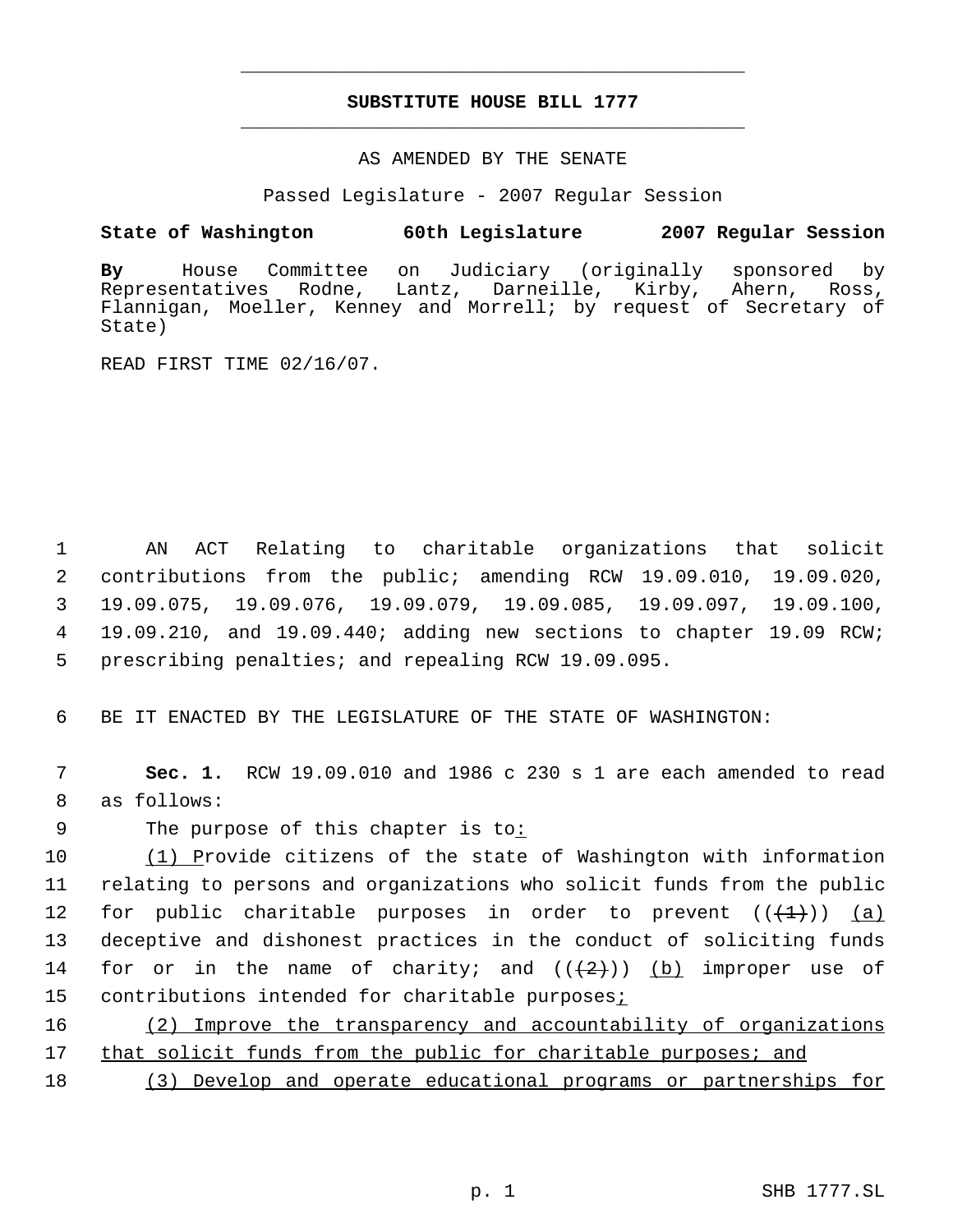charitable organizations, board members, and the general public that

help build public confidence and trust in organizations that solicit

funds from the public for charitable purposes.

 **Sec. 2.** RCW 19.09.020 and 2002 c 74 s 1 are each amended to read as follows:

When used in this chapter, unless the context otherwise requires:

 (1) A "bona fide officer or employee" of a charitable organization is one (a) whose conduct is subject to direct control by such organization; (b) who does not act in the manner of an independent contractor in his or her relation with the organization; and (c) whose compensation is not computed on funds raised or to be raised.

 (2) "Charitable organization" means any entity that solicits or collects contributions from the general public where the contribution 14 is or is purported to be used to support a charitable ((activity)) 15 purpose, but does not include any commercial fund raiser  $((\theta \cdot r))_T$ 16 commercial fund-raising entity, commercial coventurer, or any fund-17 raising counsel, as defined in this section. (("Charitable" (a) is not 18 limited to its common law meaning unless the context clearly requires a narrower meaning; (b) does not include religious or political 20 activities; and (c) includes, but is not limited to, educational, recreational, social, patriotic, legal defense, benevolent, and health 22 causes.)) Churches and their integrated auxiliaries are not charitable 23 organizations, but are subject to RCW 19.09.100 (12), (15), and (18). (3) "Charitable purpose" means any religious, charitable, 25 scientific, testing for public safety, literary, or educational purpose or any other purpose that is beneficial to the community, including 27 environmental, humanitarian, patriotic, or civic purposes, the support of national or international amateur sports competition, the prevention

29 of cruelty to children or animals, the advancement of social welfare, 30 or the benefit of law enforcement personnel, firefighters, and other persons who protect public safety. The term "charitable" is used in its generally accepted legal sense and includes relief of the poor, the 33 distressed, or the underprivileged; advancement of religion; advancement of education or science; erecting or maintaining public buildings, monuments, or works; lessening the burdens of government; lessening neighborhood tensions; eliminating prejudice and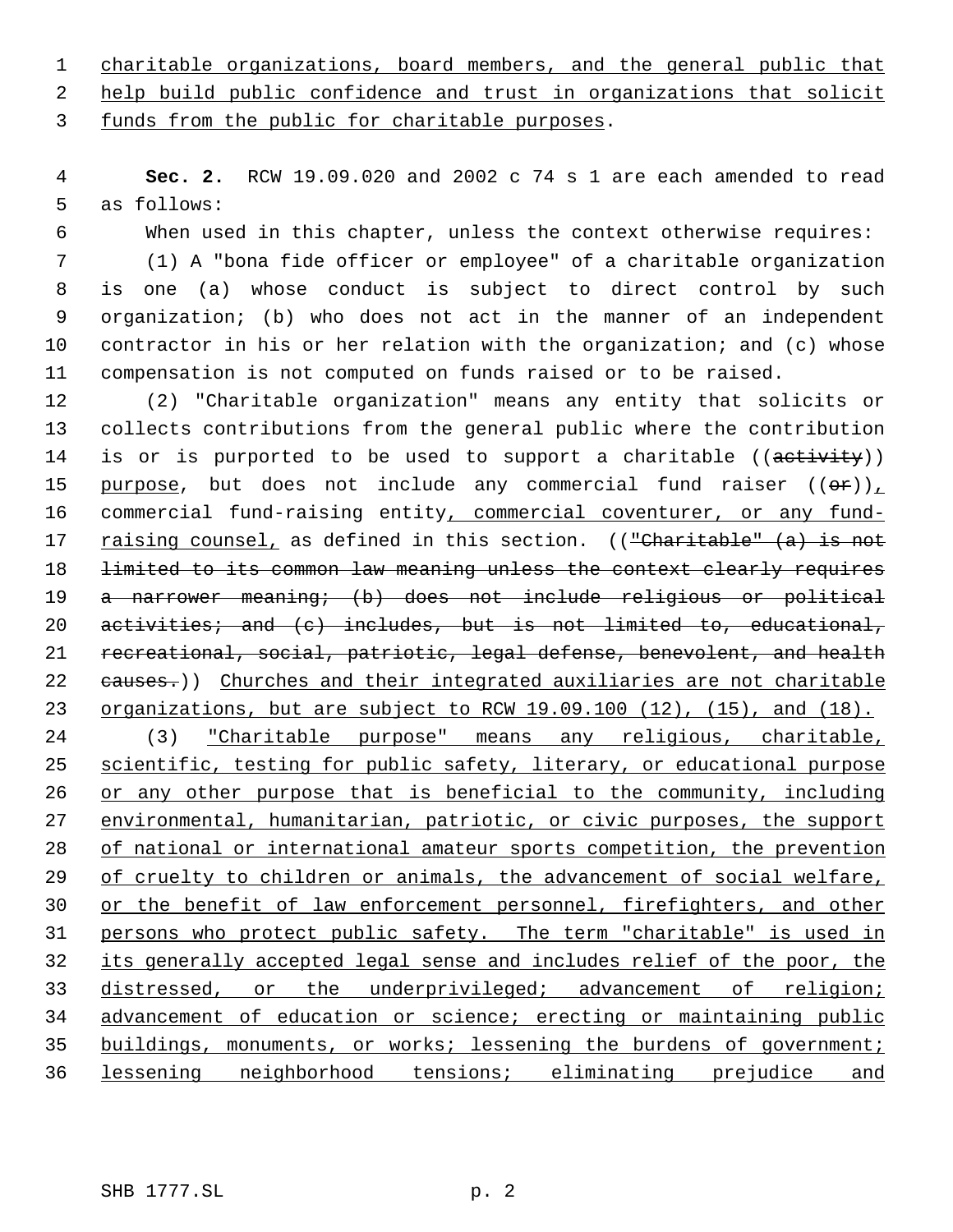discrimination; defending human and civil rights secured by law; and combating community deterioration and juvenile delinquency.

 (4) "Commercial coventurer" means any individual or corporation, partnership, sole proprietorship, limited liability company, limited partnership, limited liability partnership, or any other legal entity, that:

 (a) Is regularly and primarily engaged in making sales of goods or services for profit directly to the general public;

 (b) Is not otherwise regularly or primarily engaged in making charitable solicitations in this state or otherwise raising funds in this state for one or more charitable organizations;

 (c) Represents to prospective purchasers that, if they purchase a 13 good or service from the commercial coventurer, a portion of the sales price or a sum of money or some other specified thing of value will be donated to a named charitable organization; and

 (d) Does not ask purchasers to make checks or other instruments 17 payable to a named charitable organization or any entity other than the commercial coventurer itself under its regular commercial name.

 (5) "Commercial fund raiser" or "commercial fund-raising entity" means any entity that for compensation or other consideration within this state directly or indirectly solicits or receives contributions 22 for or on behalf of any charitable organization or charitable purpose, 23 or that is engaged in the business of or is held out to persons in this state as independently engaged in the business of soliciting or receiving contributions for such purposes. However, a commercial coventurer, fund-raising counsel, or consultant is not a commercial fund raiser or commercial fund-raising entity.

 (6) "Compensation" means salaries, wages, fees, commissions, or any other remuneration or valuable consideration.

 $((4+))$  (7) "Contribution" means the payment, donation, promise, or grant, for consideration or otherwise, of any money or property of any kind or value which contribution is wholly or partly induced by a solicitation. Reference to dollar amounts of "contributions" or "solicitations" in this chapter means in the case of payments or promises to pay for merchandise or rights of any description, the value of the total amount paid or promised to be paid for such merchandise or rights ((less the reasonable purchase price to the charitable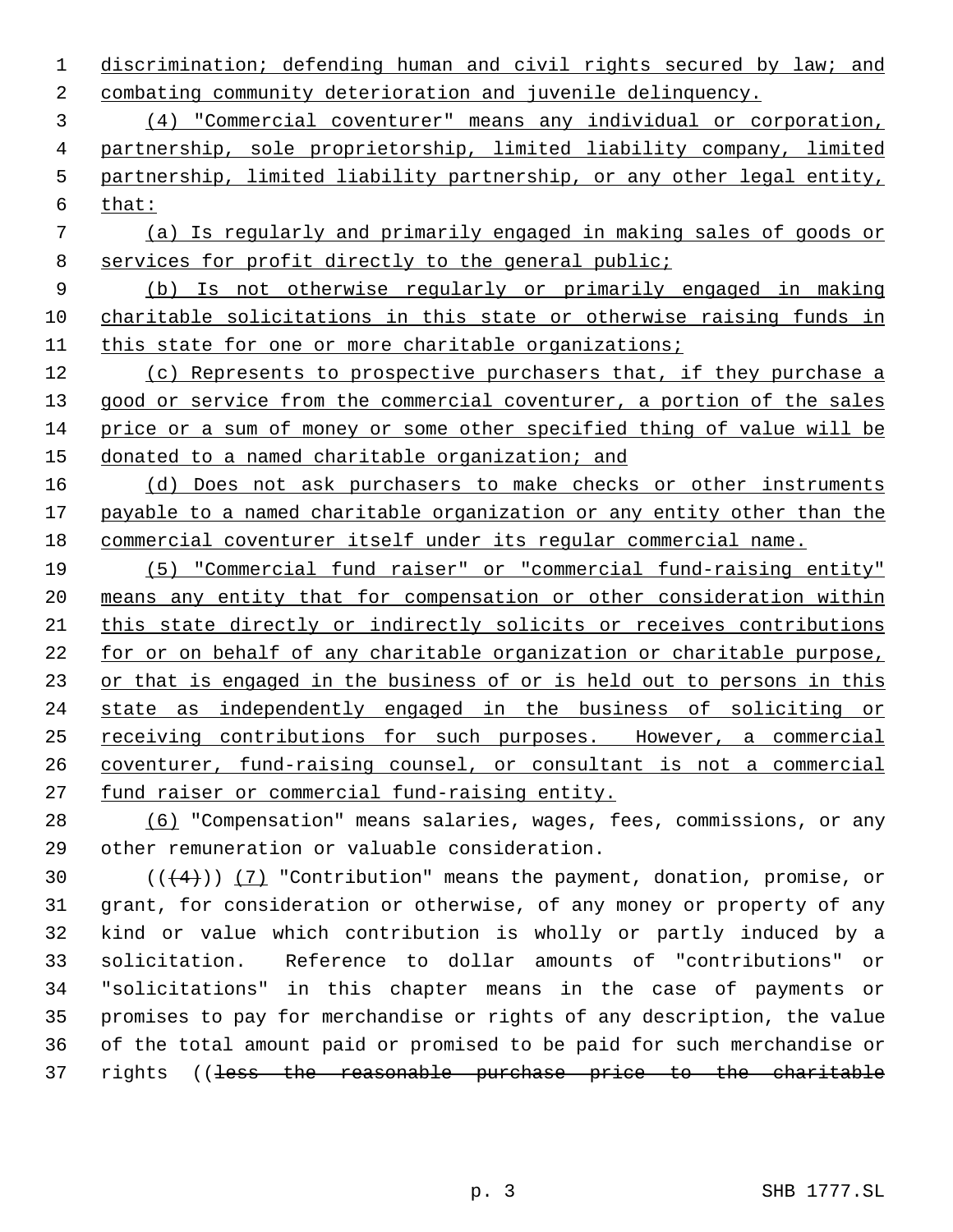1 organization of any such tangible merchandise, rights, or services 2 resold by the organization, and not merely that portion of the purchase 3 price to be applied to a charitable purpose)).

 $4$  ( $(\overline{5})$ )  $(8)$  "Cost of solicitation" means and includes all direct 5 and indirect costs, expenditures, debts, obligations, salaries, wages, 6 commissions, fees, or other money or thing of value paid or incurred in 7 making a solicitation. ((Cost of solicitation does not include the 8 reasonable purchase price to the charitable organization of any 9 tangible goods or services resold by the organization as a part of its 10 fund raising activities.

11  $(6)$ )) (9) "Entity" means an individual, organization, group, 12 association, partnership, corporation, agency or unit of state 13 government, or any combination thereof.

14 (((7) "General public" or "public" means any individual located in 15 Washington state without a membership or other official relationship 16 with a charitable organization before a solicitation by the charitable 17 organization.

 (8) "Commercial fund raiser" or "commercial fund-raising entity" means any entity that for compensation or other consideration within this state directly or indirectly solicits or receives contributions for or on behalf of any charitable organization or charitable purpose, 22 or that is engaged in the business of or is held out to persons in this state as independently engaged in the business of soliciting or receiving contributions for such purposes. However, the following shall not be deemed a commercial fund raiser or "commercial fund-26 raising entity": (a) Any entity that provides fund-raising advice or consultation to a charitable organization within this state but neither 28 directly nor indirectly solicits or receives any contribution for or on 29 behalf of any such charitable organization; and (b) a bona fide officer or other employee of a charitable organization.

 $(9)$ )) (10) "Fund-raising counsel" or "consultant" means any entity 32 or individual who is retained by a charitable organization, for a fixed 33 fee or rate, that is not computed on a percentage of funds raised, or 34 to be raised, under a written agreement only to plan, advise, consult, 35 or prepare materials for a solicitation of contributions in this state, 36 but who does not manage, conduct, or carry on a fund-raising campaign 37 and who does not solicit contributions or employ, procure, or engage 38 any compensated person to solicit contributions, and who does not at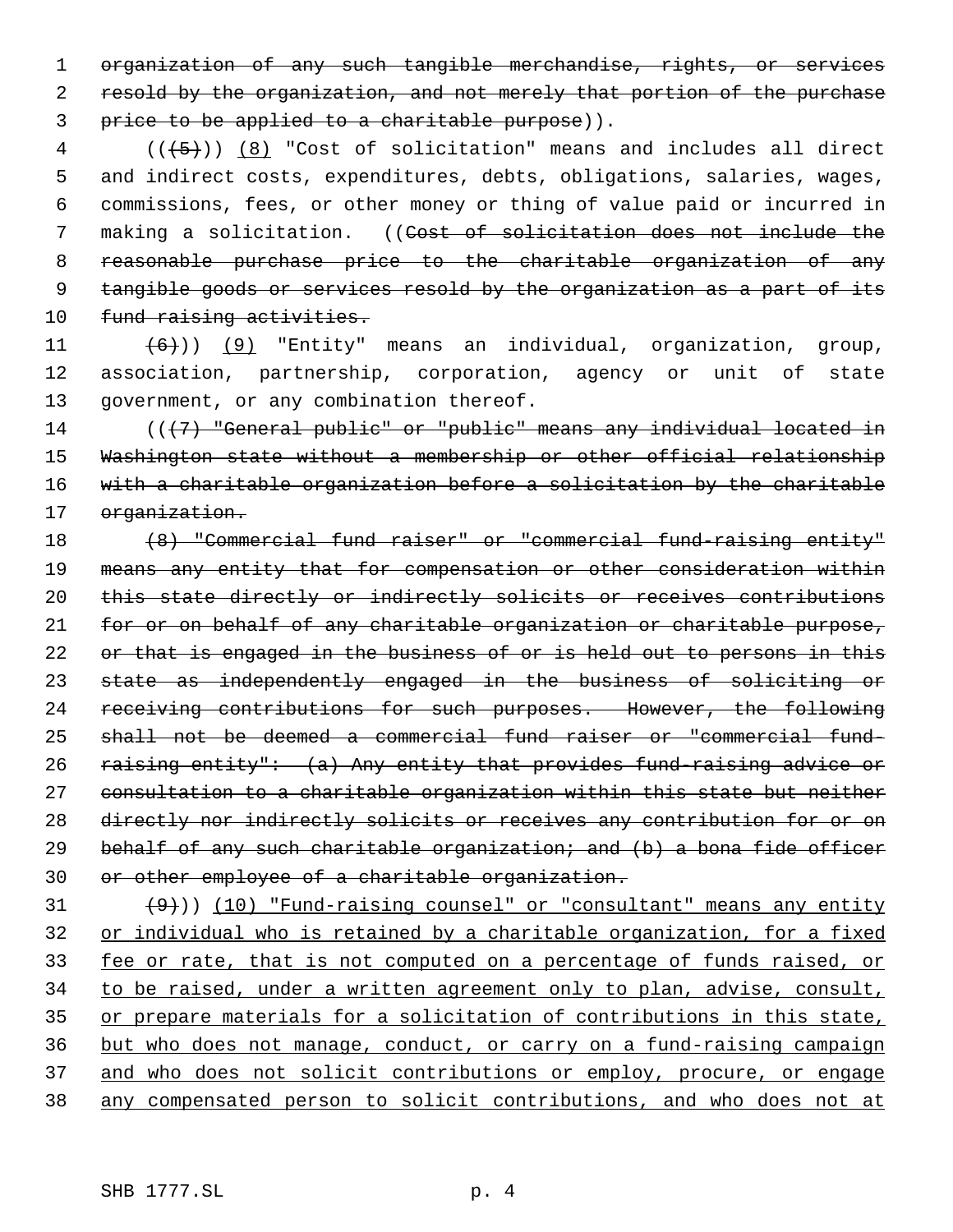any time have custody or control of contributions. A volunteer, employee, or salaried officer of a charitable organization maintaining a permanent establishment or office in this state is not a fund-raising 4 counsel. An attorney, investment counselor, or banker who advises an individual, corporation, or association to make a charitable contribution is not a fund-raising counsel as a result of the advice. (11) "General public" or "public" means any individual located in Washington state without a membership or other official relationship with a charitable organization before a solicitation by the charitable organization.

 (12) "Membership" means that for the payment of fees, dues, assessments, etc., an organization provides services and confers a bona fide right, privilege, professional standing, honor, or other direct benefit, in addition to the right to vote, elect officers, or hold office. The term "membership" does not include those persons who are granted a membership upon making a contribution as the result of solicitation.

 $((+10))$   $(13)$  "Other employee" of a charitable organization means any person (a) whose conduct is subject to direct control by such organization; (b) who does not act in the manner of any independent contractor in his or her relation with the organization; and (c) who is not engaged in the business of or held out to persons in this state as independently engaged in the business of soliciting contributions for 24 charitable purposes or religious ((purposes)) activities.

 (((11) "Parent organization" means that part of a charitable organization that coordinates, supervises, or exercises control over 27 policy, fund raising, or expenditures, or assists or advises one or 28 more related foundations, supporting organizations, chapters, branches, 29 or affiliates of such organization in the state of Washington.

 $(14)$  "Political (( $\overline{a}$ etivities)) organization" means those 31 organizations whose activities are subject to chapter 42.17 RCW or the Federal Elections Campaign Act of 1971, as amended.

 (((13) "Religious activities" means those religious, evangelical, or missionary activities under the direction of a religious organization duly organized and operating in good faith that are entitled to receive a declaration of current tax exempt status for religious purposes from the United States government and the duly organized branches or chapters of those organizations.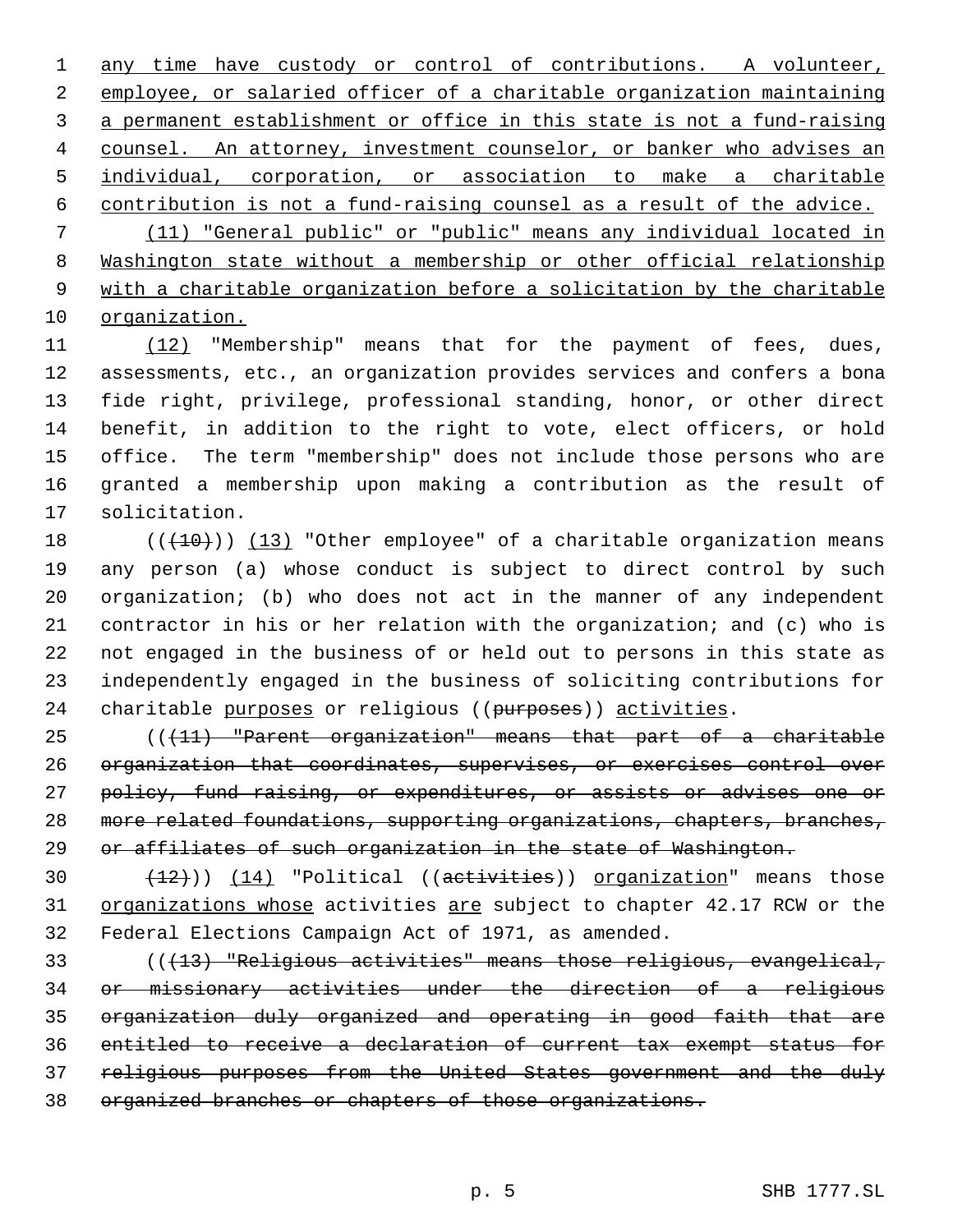(14))) (15) "Religious organization" means those entities that are not churches or integrated auxiliaries and includes nondenominational ministries, interdenominational and ecumenical organizations, mission 4 organizations, speakers' organizations, faith-based social agencies, and other entities whose principal purpose is the study, practice, or advancement of religion.

7 (16) "Secretary" means the secretary of state.

8  $((+15))$   $(17)$  "Signed" means hand-written, or, if the secretary adopts rules facilitating electronic filing that pertain to this chapter, in the manner prescribed by those rules.

 $((+16))$   $(18)(a)$  "Solicitation" means any oral or written request for a contribution, including the solicitor's offer or attempt to sell any property, rights, services, or other thing in connection with which:

15 ( $(\overline{a})$ ) (i) Any appeal is made for any charitable purpose; (( $\overline{or}$ 

 $(\overline{b})$ ) (ii) The name of any charitable organization is used as an 17 inducement for consummating the sale; or

18  $((\{e\})\)$  (iii) Any statement is made that implies that the whole or any part of the proceeds from the sale will be applied toward any charitable purpose or donated to any charitable organization.

21 (b) The solicitation shall be deemed completed when made, whether or not the person making it receives any contribution or makes any sale.

 (c) "Solicitation" does not include bingo activities, raffles, and amusement games conducted under chapter 9.46 RCW and applicable rules 26 of the Washington state gambling commission ((are specifically excluded 27 and shall not be deemed a solicitation under this chapter)).

 **Sec. 3.** RCW 19.09.075 and 2002 c 74 s 2 are each amended to read as follows:

 An application for registration as a charitable organization shall be submitted in the form prescribed by rule by the secretary, containing, but not limited to, the following:

 (1) The name, address, and telephone number of the charitable organization;

 (2) The name(s) under which the organization will solicit contributions;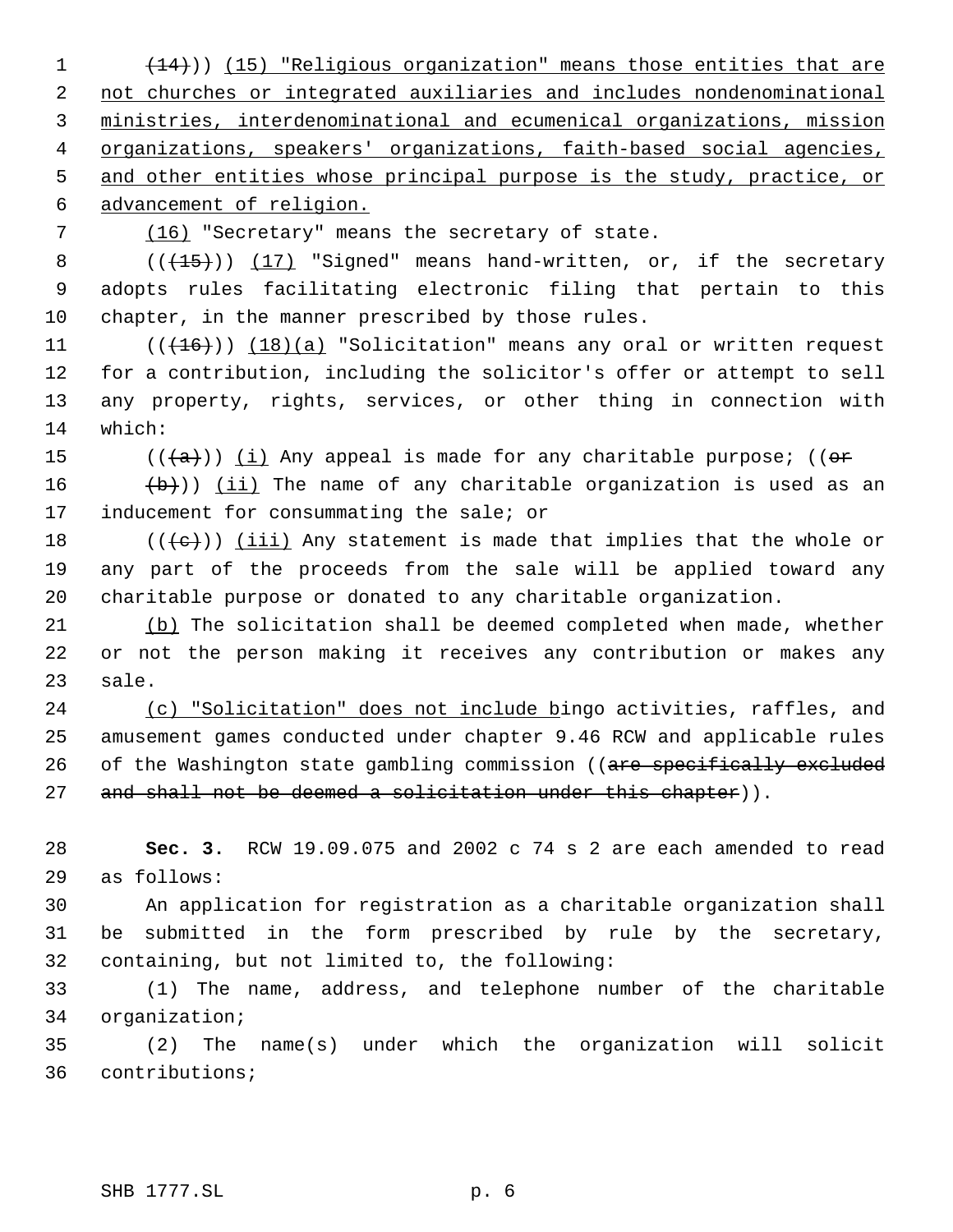(3) The name, address, and telephone number of the officers of or persons accepting responsibility for the organization;

 (4) The names of the three officers or employees receiving the greatest amount of compensation from the organization;

(5) The purpose of the organization;

 (6)(a) Whether the organization is exempt from federal income tax; and if so the organization shall attach to its application a copy of 8 the letter by which the internal revenue service granted such status; and

 (b) The name and address of the entity that prepares, reviews, or audits the financial statement of the organization;

 (7) A solicitation report of the organization for the preceding accounting year including:

14 (a) The ((number and)) types of solicitations conducted;

15 (b) The total dollar value of ((support)) contributions received from solicitations and from all other sources received on behalf of the charitable purpose of the charitable organization;

 (c) The total amount of money applied to charitable purposes, fund 19 raising costs, and other expenses; and

 (d) The name, address, and telephone number of any commercial fund raiser used by the organization;

 (8) An irrevocable appointment of the secretary to receive service of process in noncriminal proceedings as provided in RCW 19.09.305; and

(9) The total revenue of the preceding fiscal year.

 The solicitation report required to be submitted under subsection (7) of this section shall be in the form prescribed by rule by the secretary, or as agreed to by the secretary and a charitable 28 organization ((or a group of charitable organizations. A consolidated application for registration may, at the option of the charitable organization, be submitted by a parent organization for itself and any 31 or all of its related foundations, supporting organizations, chapters, branches, or affiliates in the state of Washington.

33 The application shall be signed by)). The president, treasurer, or comparable officer of the organization must sign and date the application. The application shall be submitted with a nonrefundable filing fee which shall be in an amount to be established by the secretary by rule. In determining the amount of this application fee, the secretary may consider factors such as the entity's annual budget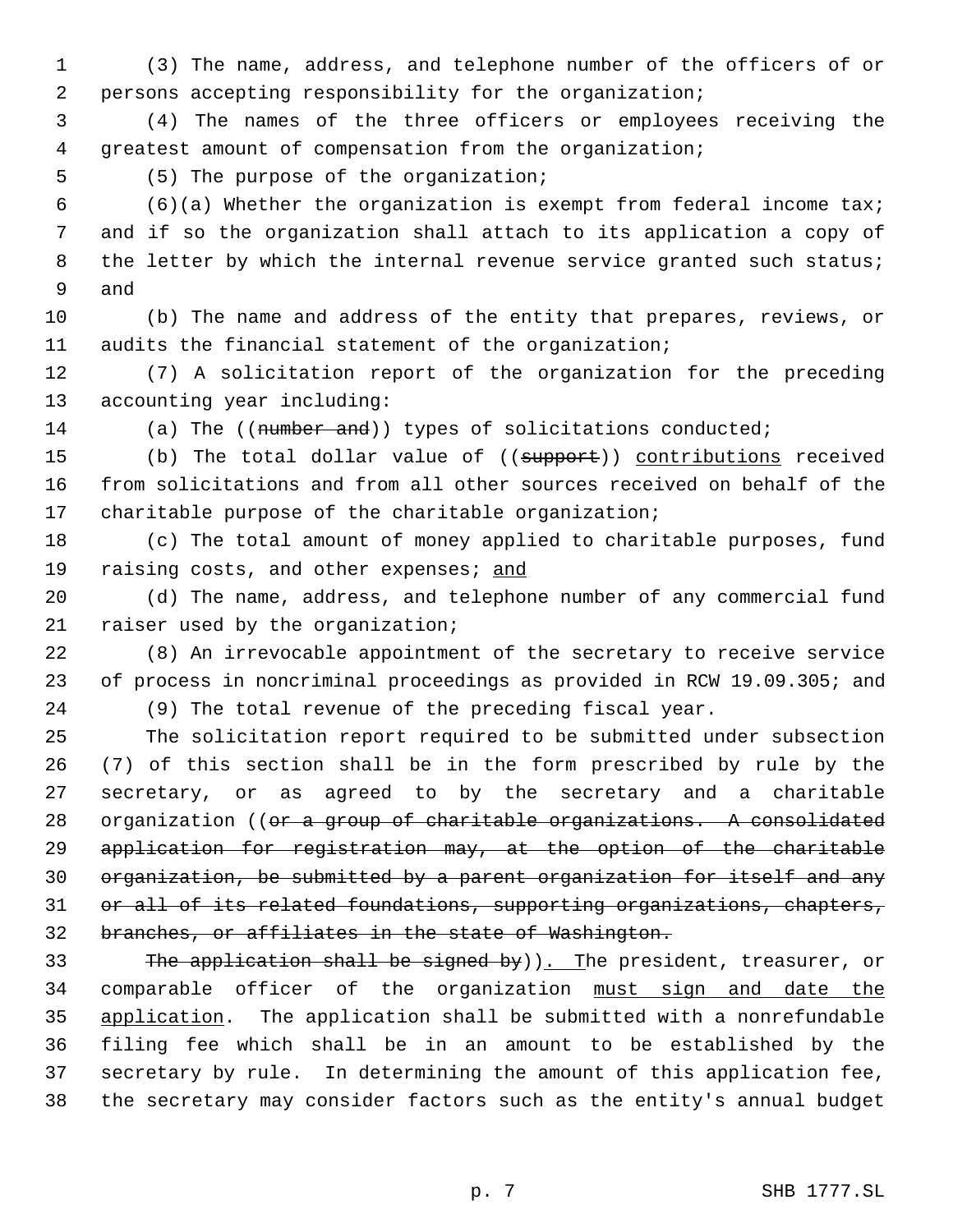and its federal income tax status. If the secretary determines that the application is complete, the application shall be filed and the applicant deemed registered.

 ((The secretary shall notify the director of veterans' affairs upon receipt of an application for registration as a charitable organization from an entity that purports to raise funds to benefit veterans of the United States military services. The director of veterans' affairs may 8 advise the secretary and the attorney general of any information, 9 reports, or complaints regarding such an organization.))

 **Sec. 4.** RCW 19.09.076 and 1994 c 287 s 1 are each amended to read as follows:

 (1) The application requirements of RCW 19.09.075 do not apply to 13 ((the following)):

14 ( $(\overline{+1})$ ) (a) Any charitable organization raising less than an amount as set by rule adopted by the secretary in any accounting year when all the activities of the organization, including all fund raising activities, are carried on by persons who are unpaid for their services and no part of the charitable organization's assets or income inures to 19 the benefit of or is paid to any officer or member of the organization;

 $((2)$  Any charitable organization located outside of the state of 21 Washington if the organization files the following with the secretary:

 $(a)$  The registration documents required under the charitable solicitation laws of the state in which the charitable organization is <del>located;</del>

 (b) The registration required under the charitable solicitation 26 laws of the state of California and the state of New York; and

 (c) Such federal income tax forms as may be required by rule of the secretary.)

(b) Political organizations; or

 (c) Appeals for funds on behalf of a specific individual named in the solicitation, but only if all of the proceeds of the solicitation are given to or expended for the direct benefit of that individual.

 (2) All entities soliciting ((charitable donations)) contributions 34 for charitable purposes shall comply with the requirements of RCW 19.09.100.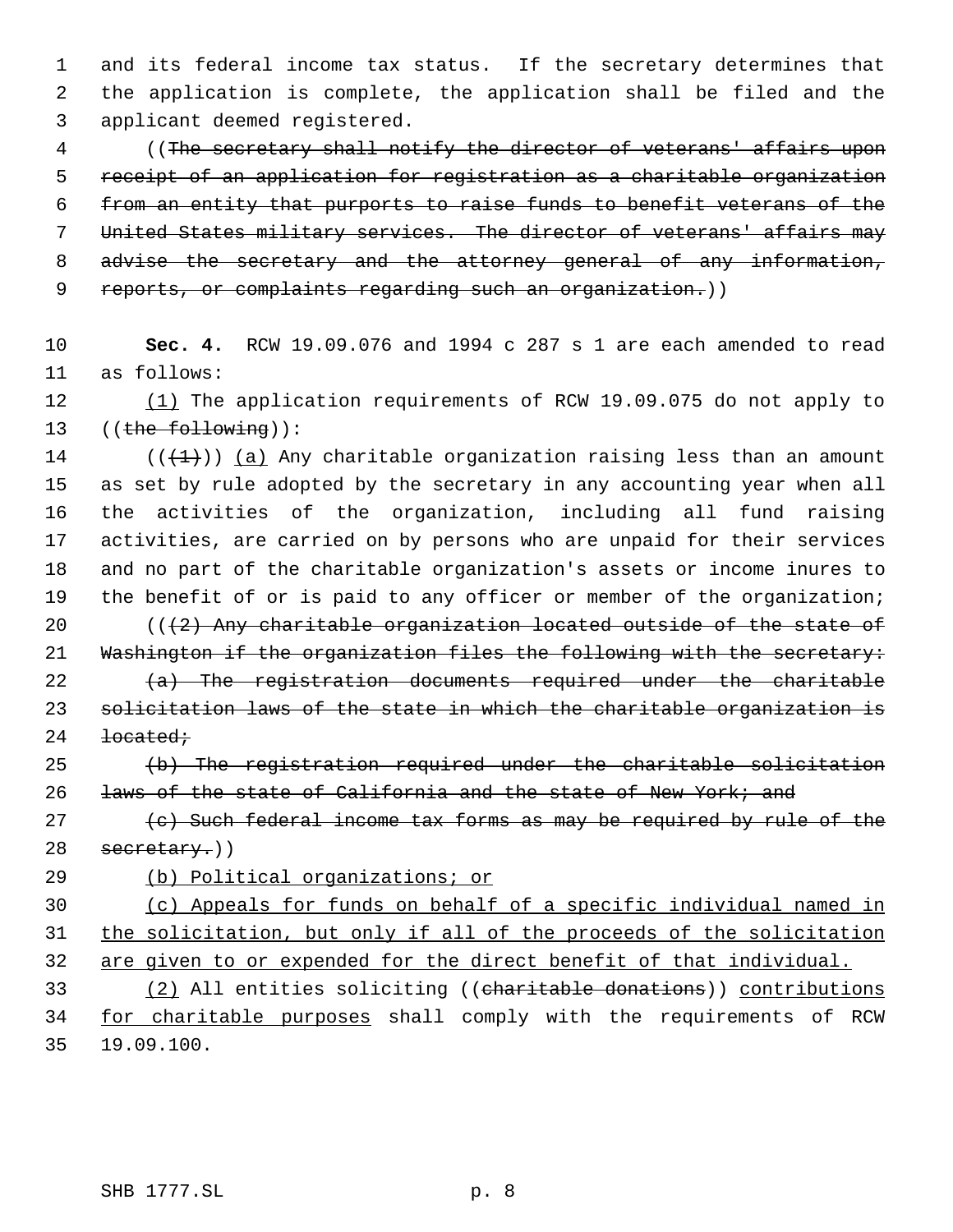**Sec. 5.** RCW 19.09.079 and 1993 c 471 s 5 are each amended to read as follows:

 An application for registration as a commercial fund raiser shall be submitted in the form prescribed by the secretary, containing, but not limited to, the following:

 (1) The name, address, and telephone number of the commercial fund- raising entity;

 (2) The name(s), address(es), and telephone number(s) of the owner(s) and principal officer(s) of the commercial fund-raising entity;

 (3) The name, address, and telephone number of the individual responsible for the activities of the commercial fund-raising entity in Washington;

14 (4) ((A list of states and Canadian provinces in which fund raising 15 has been performed;

 $(5)$ )) The names of the three officers or employees receiving the greatest amount of compensation from the commercial fund-raising entity;

19  $((+6))$   $(5)$  The name and address of the entity that prepares, reviews, or audits the financial statement of the organization;

21  $((+7)$ ) (6) A solicitation report of the commercial fund-raising entity for the preceding accounting year, including:

23 (a) The ((number and)) types of fund raising services conducted;

 (b) The names of charitable organizations required to register under RCW 19.09.065 for whom fund raising services have been performed; (c) The total value of contributions received on behalf of charitable organizations required to register under RCW 19.09.065 by the commercial fund raiser, affiliate of the commercial fund raiser, or any entity retained by the commercial fund raiser; and

 (d) The amount of money disbursed to charitable organizations for charitable purposes, net of fund raising costs paid by the charitable organization as stipulated in any agreement between charitable organizations and the commercial fund raiser;

34  $((\langle 8 \rangle)(7)$  The name, address, and telephone number of any commercial fund raiser that was retained in the conduct of providing fund raising services; and

37 ( $(\langle 49 \rangle)$ ) (8) An irrevocable appointment of the secretary to receive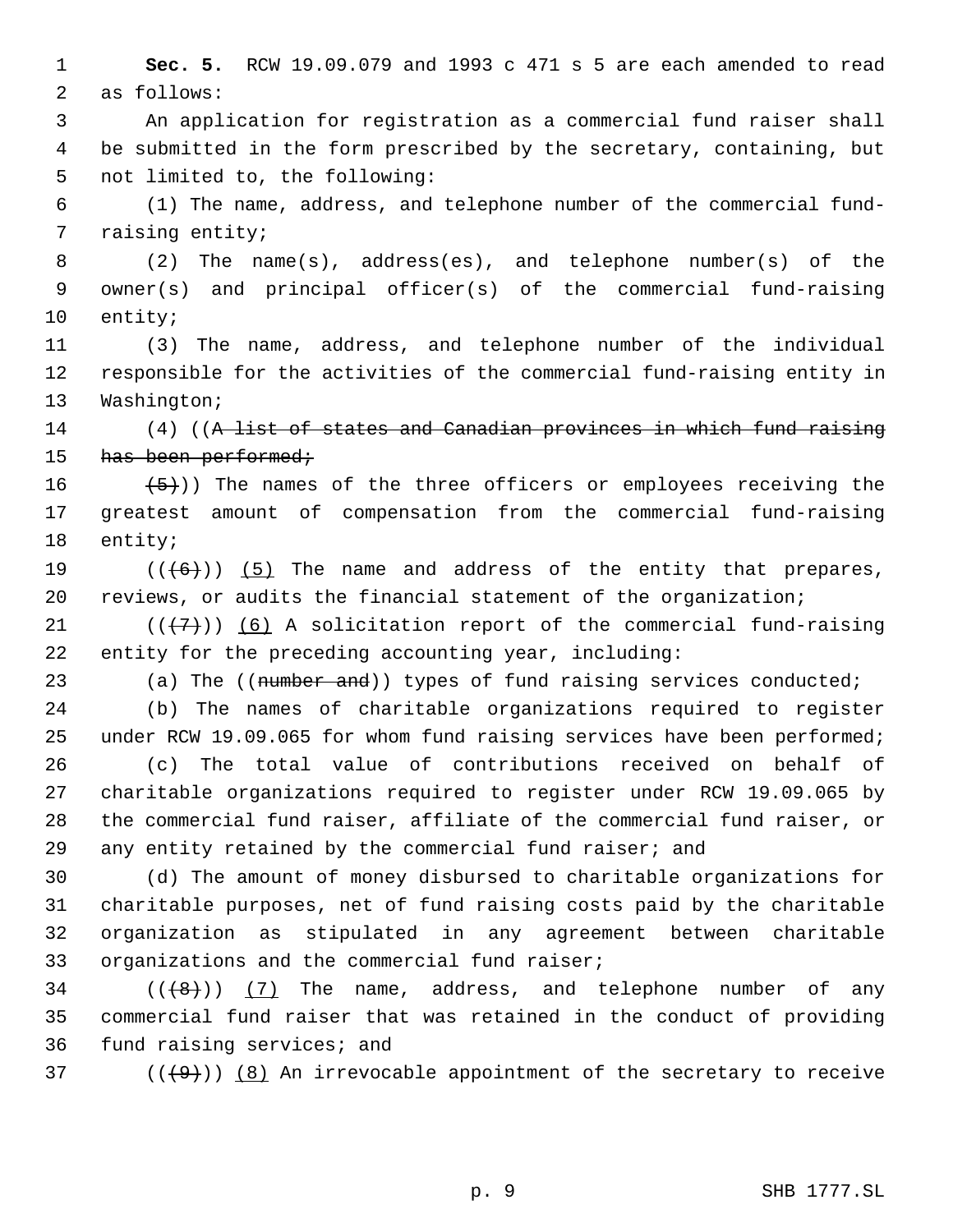service of process in noncriminal proceedings as provided in RCW 19.09.305.

 The application shall be signed by an officer or owner of the commercial fund raiser and shall be submitted with a nonrefundable fee in an amount to be established by rule of the secretary. If the secretary determines that the application is complete, the application shall be filed and the applicant deemed registered.

 **Sec. 6.** RCW 19.09.085 and 1993 c 471 s 6 are each amended to read as follows:

 (1) Registration under this chapter shall be effective for one year or longer, as established by the secretary.

 (2) Reregistration required under RCW 19.09.075 or 19.09.079 shall be submitted to the secretary no later than the date established by the secretary by rule.

 (3) Entities required to register under this chapter shall file a notice of change of information within thirty days of any change in the 17 information contained in RCW 19.09.075 (1) through  $((+6))$  (9) or 18 19.09.079 (1) through (( $(6+)$ ) (7).

 (4) The secretary shall notify entities registered under this chapter of the need to reregister upon the expiration of their current registration. The notification shall be by mail, sent at least sixty days prior to the expiration of their current registration. Failure to register shall not be excused by a failure of the secretary to mail the notice or by an entity's failure to receive the notice.

 **Sec. 7.** RCW 19.09.097 and 1993 c 471 s 7 are each amended to read as follows:

 (1) No charitable organization may contract with a commercial fund raiser for any fund raising service or activity unless its contract requires that both parties comply with the law and permits officers of the charity reasonable access to: (a) The fund raisers' financial 31 records relating to that charitable organization; ((and)) (b) the fund raisers' operations including without limitation the right to be 33 present during any telephone solicitation; and (c) the names of all of the fund raisers' employees or staff who are conducting fund raising or charitable solicitations on behalf of the charitable organization. In addition, the contract shall specify the amount of raised funds that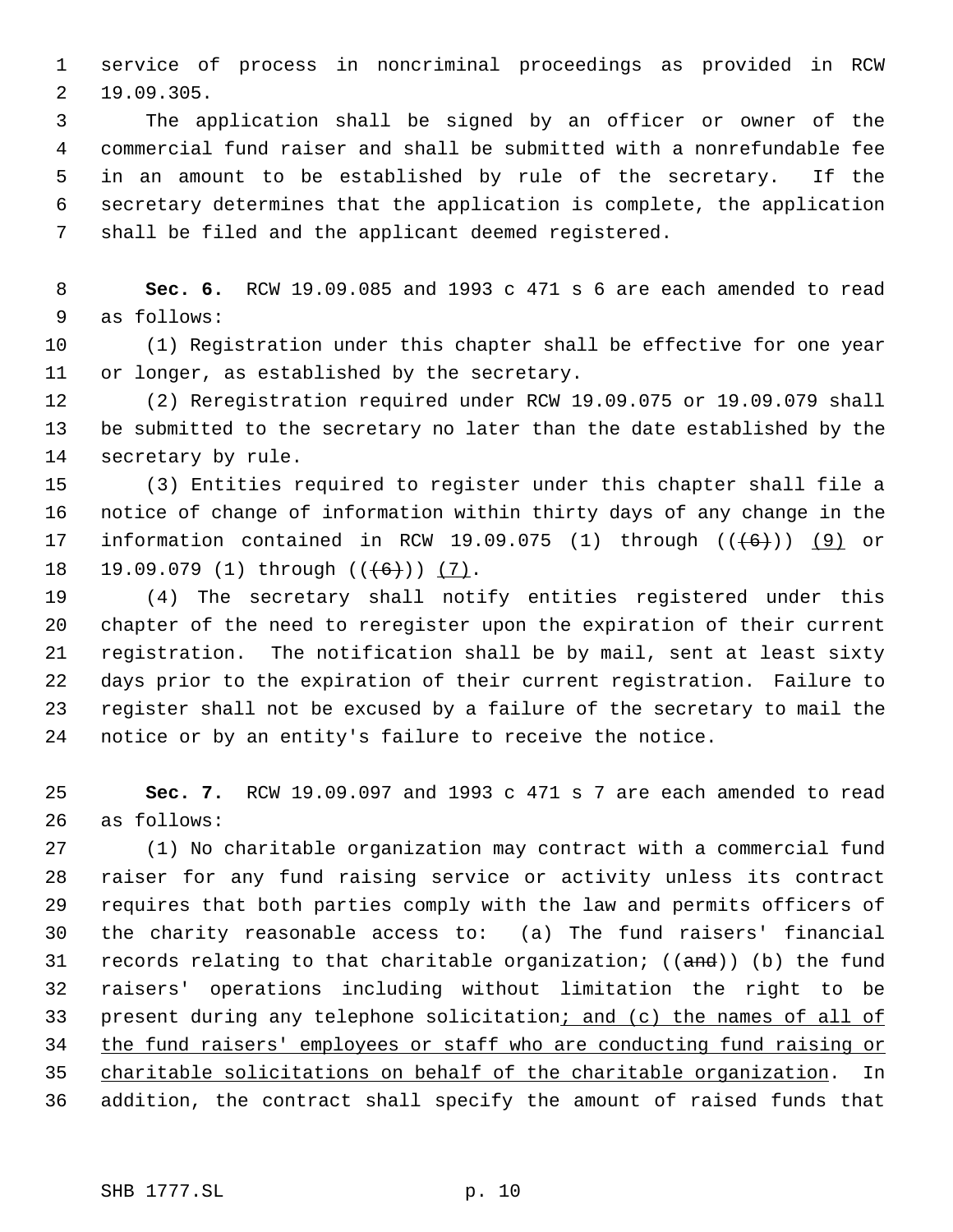the charitable organization will receive or the method of computing that amount, the amount of compensation of the commercial fund raiser or the method of computing that amount, and whether the compensation is fixed or contingent.

 (2) Before a charitable organization may contract with a commercial fund raiser for any fund raising service or activity, the charitable organization and commercial fund raiser shall complete and file a 8 registration form with the secretary. The registration shall be filed 9 by the charitable organization ((with the secretary,)) in the form 10 prescribed by the secretary((, within five working days of the 11 execution of the contract containing, )). The registration shall 12 contain, but not be limited to, the following information:

 (a) The name and registration number of the commercial fund raiser; (b) The name of the surety or sureties issuing the bond required by RCW 19.09.190, the aggregate amount of such bond or bonds, the bond 16 number(s), original effective date(s), and termination date(s);

 (c) The name and registration number of the charitable organization;

 (d) The name of the representative of the commercial fund raiser who will be responsible for the conduct of the fund raising;

 (e) The type(s) of service(s) to be provided by the commercial fund raiser;

(f) The dates such service(s) will begin and end;

 (g) The terms of the agreement between the charitable organization and commercial fund raiser relating to:

 (i) Amount or percentages of amounts to inure to the charitable organization;

 (ii) Limitations placed on the maximum amount to be raised by the fund raiser, if the amount to inure to the charitable organization is not stated as a percentage of the amount raised;

 (iii) Costs of fund raising that will be the responsibility of the charitable organization, regardless of whether paid as a direct expense, deducted from the amounts disbursed, or otherwise; and

 (iv) The manner in which contributions received directly by the charitable organization, not the result of services provided by the commercial fund raiser, will be identified and used in computing the fee owed to the commercial fund raiser; and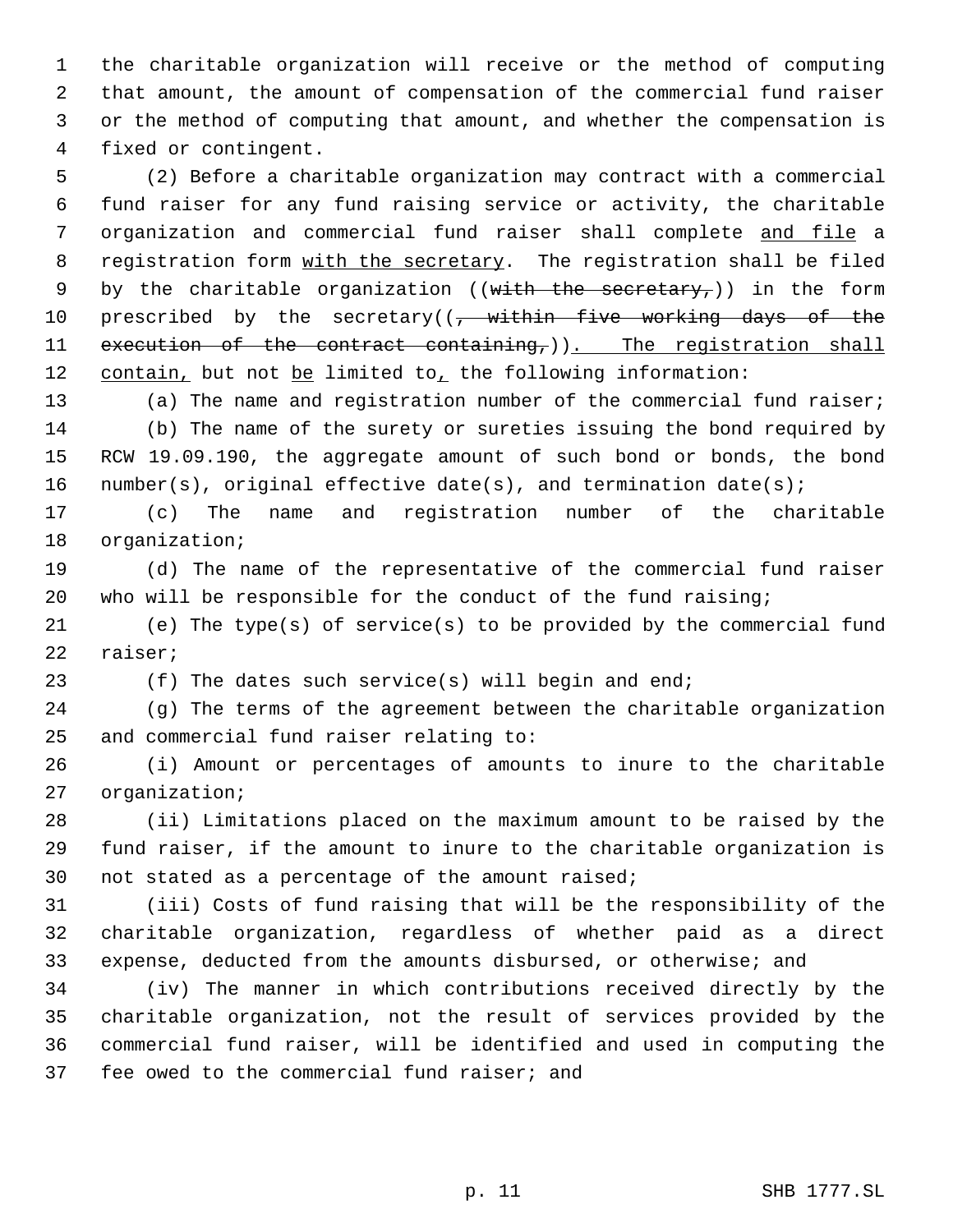(h) The names of any entity to which more than ten percent of the total anticipated fund raising cost is to be paid, and whether any principal officer or owner of the commercial fund raiser or relative by blood or marriage thereof is an owner or officer of any such entity.

 (3) A correct copy of the contract shall be filed with the secretary before the commencement of any campaign.

 (4) The registration form shall be submitted with a nonrefundable filing fee in an amount to be established by rule of the secretary and shall be signed by an owner or principal officer of the commercial fund raiser and the president, treasurer, or comparable officer of the charitable organization.

 **Sec. 8.** RCW 19.09.100 and 1994 c 287 s 2 are each amended to read as follows:

 The following conditions apply to solicitations as defined by RCW 19.09.020:

 (1) A charitable organization, whether or not required to register pursuant to this chapter, that directly solicits contributions from the public in this state shall make the following clear and conspicuous disclosures at the point of solicitation:

(a) The name of the individual making the solicitation;

 (b) The identity of the charitable organization and the city of the principal place of business of the charitable organization;

 (c) If requested by the solicitee, the published number in the office of the secretary for the donor to obtain additional financial disclosure information on file with the secretary.

 (2) A commercial fund raiser shall clearly and conspicuously disclose at the point of solicitation:

(a) The name of the individual making the solicitation;

 (b) The name of the entity for which the fund raiser is an agent or employee and the name and city of the charitable organization for which the solicitation is being conducted; and

 (c) If requested by the solicitee, the published number in the office of the secretary for the donor to obtain additional financial disclosure information on file with the secretary. The disclosure must be made during an oral solicitation of a contribution, and at the same time at which a written request for a contribution is made.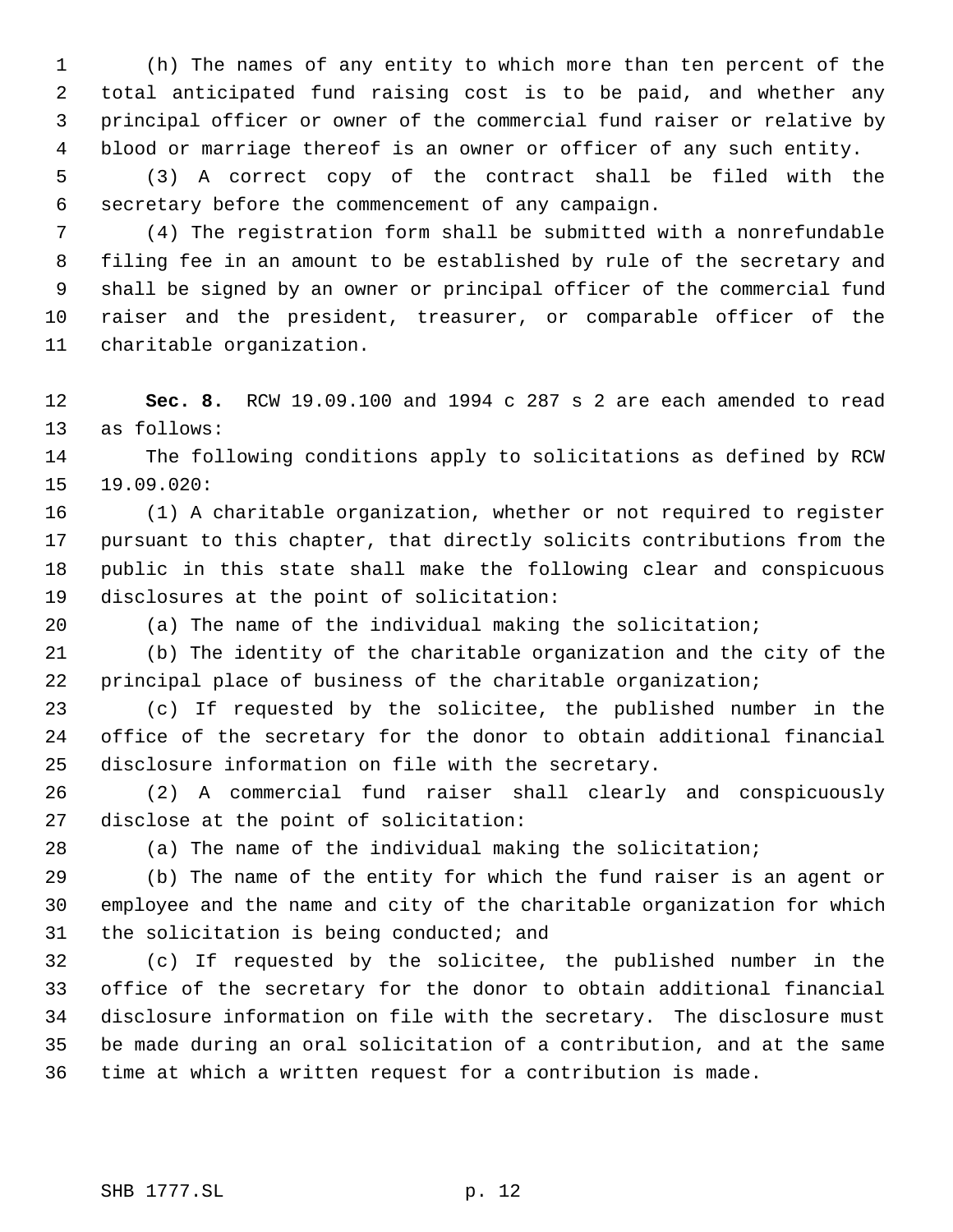(3) A person or organization soliciting charitable contributions by telephone shall make the disclosures required under subsection (1) or (2) of this section in the course of the solicitation but prior to asking for a commitment for a contribution from the solicitee, and in writing to any solicitee that makes a pledge within five working days of making the pledge. If the person or organization sends any materials to the person or organization solicited before the receipt of any contribution, those materials shall include the disclosures required in subsection (1) or (2) of this section, whichever is applicable.

 (4) In the case of a solicitation by advertisement or mass distribution, including posters, leaflets, automatic dialing machines, publication, and audio or video broadcasts, it shall be clearly and conspicuously disclosed in the body of the solicitation material that: (a) The solicitation is conducted by a named commercial fund raiser, if it is;

 (b) The notice of solicitation required by the charitable solicitation act is on file with the secretary's office; and

 (c) The potential donor can obtain additional financial disclosure information at a published number in the office of the secretary.

 (5) A container or vending machine displaying a solicitation must also display in a clear and conspicuous manner the name of the charitable organization for which funds are solicited, the name, business address, and telephone number of the individual and any commercial fund raiser responsible for collecting funds placed in the containers or vending machines, and the following statement: "This charity is currently registered with the secretary's office under the charitable solicitation act, registration number . . . ."

 (6) A commercial fund raiser shall not represent that tickets to any fund raising event will be donated for use by another person unless all the following requirements are met:

 (a) The commercial fund raiser prior to conducting a solicitation has written commitments from persons stating that they will accept 34 donated tickets and specifying the number of tickets they will accept; (b) The written commitments are kept on file by the commercial fund raiser for three years and are made available to the secretary,

attorney general, or county prosecutor on demand;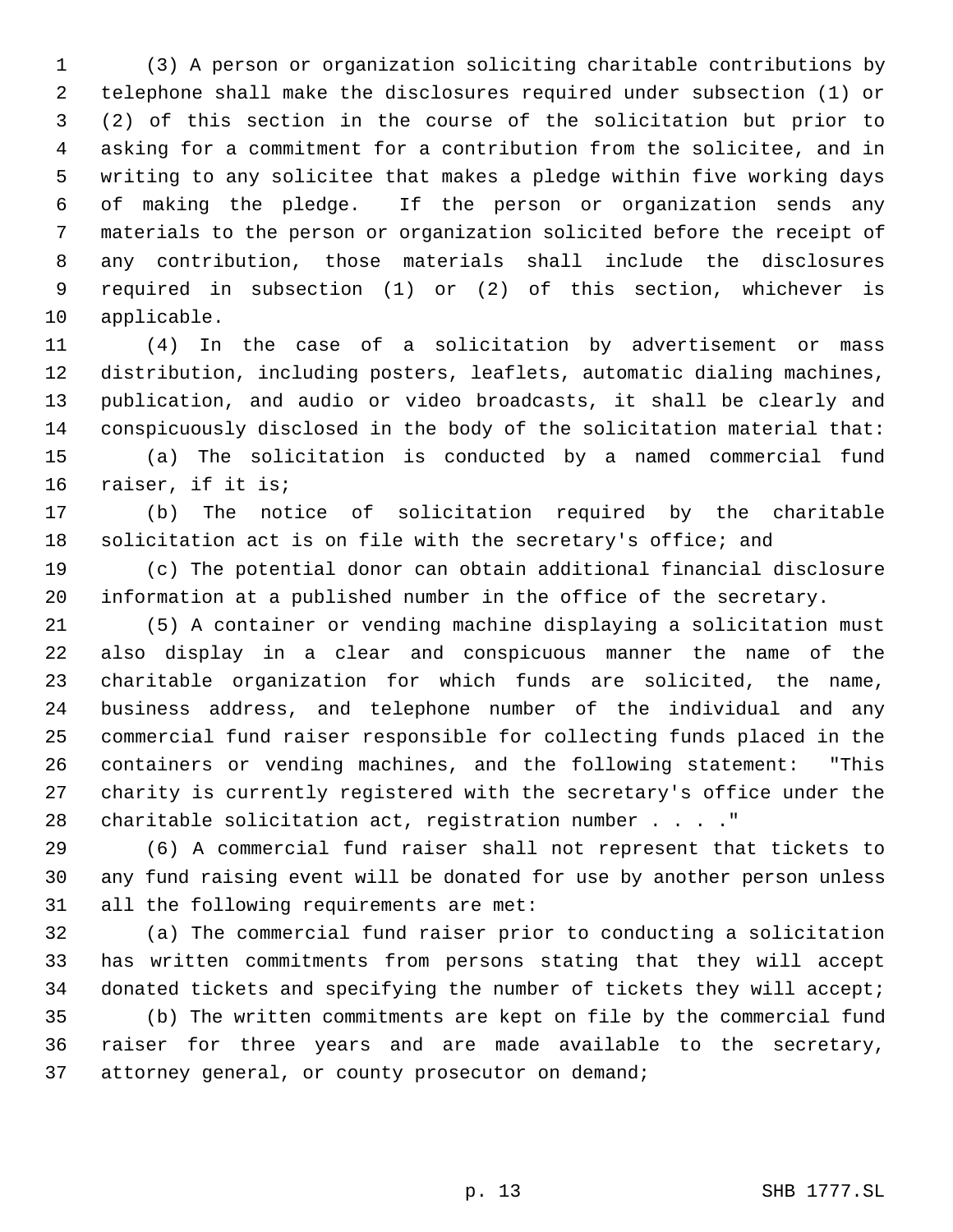(c) The contributions solicited for donated tickets may not be more than the amount representing the number of ticket commitments received from persons and kept on file under (a) of this subsection; and

 (d) Not later than seven calendar days prior to the date of the event for which ticket donations are solicited, the commercial fund raiser shall give all donated tickets to the persons who made the written commitments to accept them.

 (7) Each person or organization soliciting charitable contributions shall not represent orally or in writing that:

 (a) The charitable contribution is tax deductible unless the charitable organization for which charitable contributions are being solicited or to which tickets for fund raising events or other services or goods will be donated, has applied for and received from the internal revenue service a letter of determination granting tax deductible status to the charitable organization;

 (b) The person soliciting the charitable contribution is a volunteer or words of similar meaning or effect that create the impression that the person soliciting is not a paid solicitor unless such person is unpaid for his or her services;

 (c) The person soliciting the charitable contribution is a member, staffer, helper, or employee of the charitable organization or words of similar meaning or effect that create the impression that the person soliciting is not a paid solicitor if the person soliciting is employed, contracted, or paid by a commercial fund raiser.

 (8) If the charitable organization is associated with, or has a name that is similar to, any unit of government each person or organization soliciting contributions shall disclose to each person solicited whether the charitable organization is or is not part of any unit of government and the true nature of its relationship to the unit of government. This subsection does not apply to a foundation or other charitable organization that is organized, operated, or controlled by or in connection with a registered public charity, including any governmental agency or unit, from which it derives its name.

 (9) No person may, in conducting any solicitation, use the name "police," "sheriff," "firefighter," "firemen," or a similar name unless properly authorized by a bona fide police, sheriff, or firefighter organization or police, sheriff, or fire department. A proper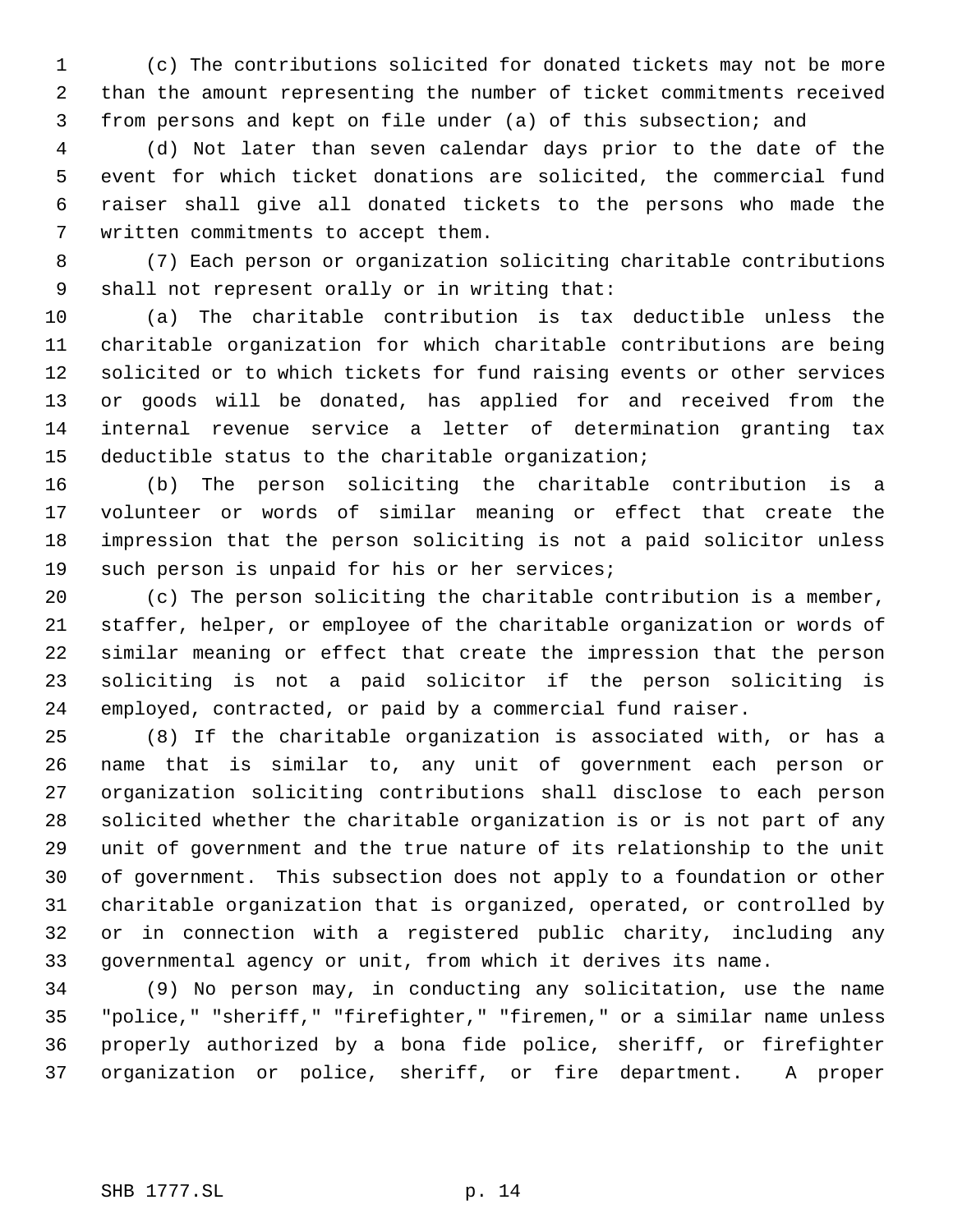authorization shall be in writing and signed by two authorized officials of the organization or department and shall be filed with the secretary.

 (10) A person may not, in conducting any solicitation, use the name of a federally chartered or nationally recognized military veterans' service organization as determined by the United States veterans' administration unless authorized in writing by the highest ranking official of that organization in this state.

 (11) A charitable organization shall comply with all local governmental regulations that apply to soliciting for or on behalf of charitable organizations.

12 (12) ((The advertising material and the general promotional plan 13 for a solicitation shall not be false, misleading, or deceptive, and 14 shall afford full and fair disclosure)) An entity soliciting 15 contributions for a charitable purpose shall not include in any 16 solicitation, or in any advertising material for a solicitation, or in 17 any promotional plan for a solicitation, any statement that is false, misleading, or deceptive. All solicitations, advertising material, and promotional plans must fully and fairly disclose the identity of the entity on whose behalf the solicitation is made.

 (13) Solicitations shall not be conducted by a charitable organization or commercial fund raiser that has, or if a corporation, its officers, directors, or principals have, been convicted of a crime involving solicitations for or on behalf of a charitable organization in this state, the United States, or any other state or foreign country within the past ten years or has been subject to any permanent injunction or administrative order or judgment under RCW 19.86.080 or 19.86.090, involving a violation or violations of RCW 19.86.020, within the past ten years, or of restraining a false or misleading promotional plan involving solicitations for charitable organizations.

 (14) No charitable organization or commercial fund raiser subject to this chapter may use or exploit the fact of registration under this chapter so as to lead the public to believe that registration constitutes an endorsement or approval by the state, but the use of the following is not deemed prohibited: "Currently registered with the Washington state secretary of state as required by law. Registration number . . . ."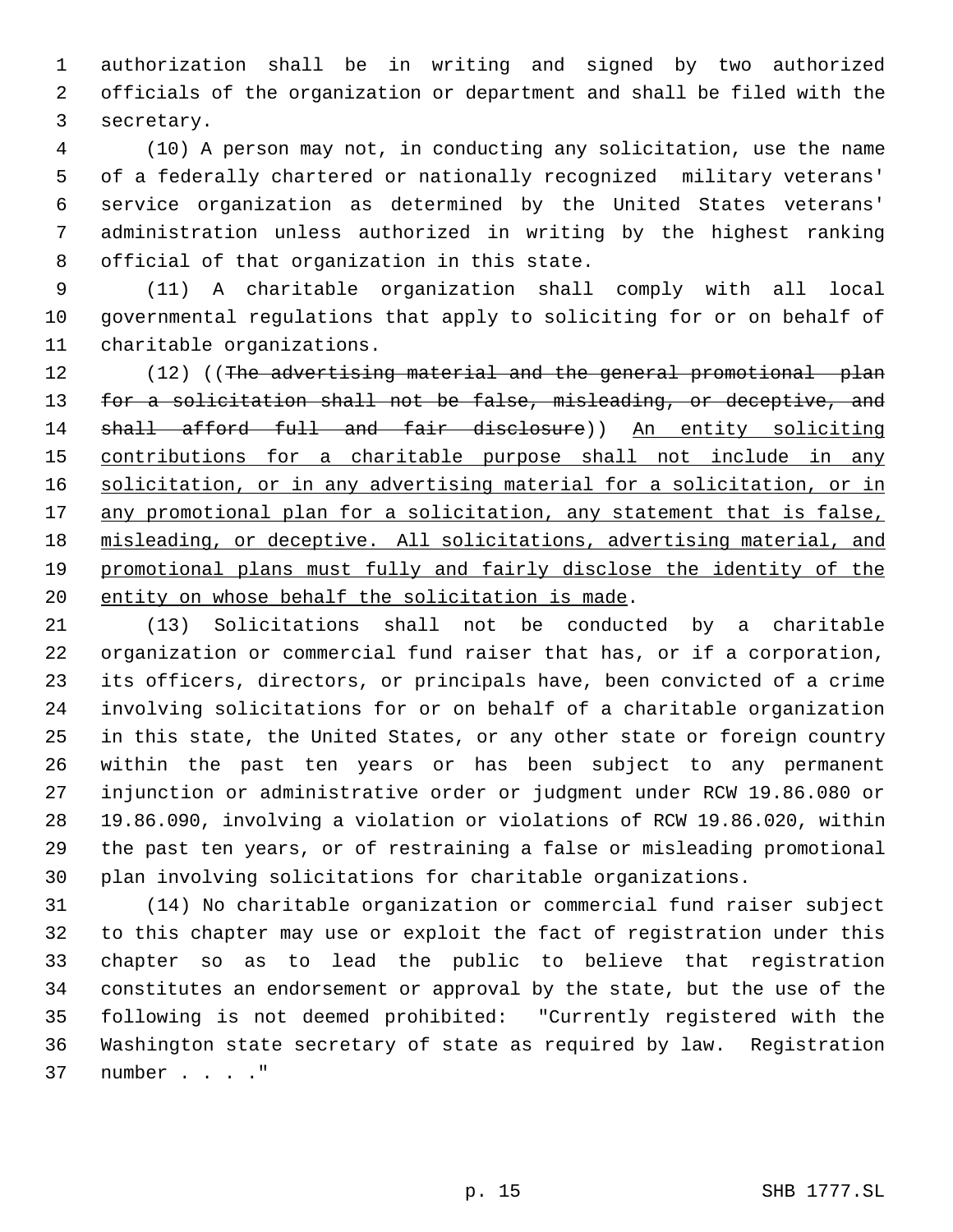(15) No entity may engage in any solicitation for contributions for or on behalf of any charitable organization or commercial fund raiser unless the charitable organization or commercial fund raiser is currently registered with the secretary.

 (16) No ((entity)) charitable organization or commercial fundraiser may engage in any solicitation for contributions unless it complies with all provisions of this chapter.

8 (17)( $(\frac{1}{a})$ ) No entity may place a telephone call to a donor or 9 potential donor for the purpose of charitable solicitation ((that will 10 be received by the solicitee)) before eight o'clock a.m. or after nine 11 o'clock p.m. pacific time.

12  $((+b))$   $(18)$  No entity may, ((while placing a telephone call)) when 13 contacting a donor or potential donor for the purpose of charitable solicitation, engage in any conduct the natural consequence of which is to harass, intimidate, or torment any person in connection with the 16 ((telephone call)) contact.

17 (((18))) (19) Failure to comply with subsections (1) through 18  $((+17))$  (18) of this section is a violation of this chapter.

 **Sec. 9.** RCW 19.09.210 and 1993 c 471 s 12 are each amended to read as follows:

 Upon the request of the attorney general or the county prosecutor, a charitable organization or commercial fund raiser shall submit a financial statement containing, but not limited to, the following information:

 (1) The gross amount of the contributions pledged and the gross amount collected.

 (2) The amount thereof, given or to be given to charitable purposes represented together with details as to the manner of distribution as may be required.

 (3) The aggregate amount paid and to be paid for the expenses of such solicitation.

 (4) The amounts paid to and to be paid to commercial fund raisers or charitable organizations.

 (5) Copies of any annual or periodic reports furnished by the 35 charitable organization( $(\tau)$ ) of its activities during or for the same 36 fiscal period((<del>, to its parent organization, subsidiaries, or</del> 37 affiliates, if any)).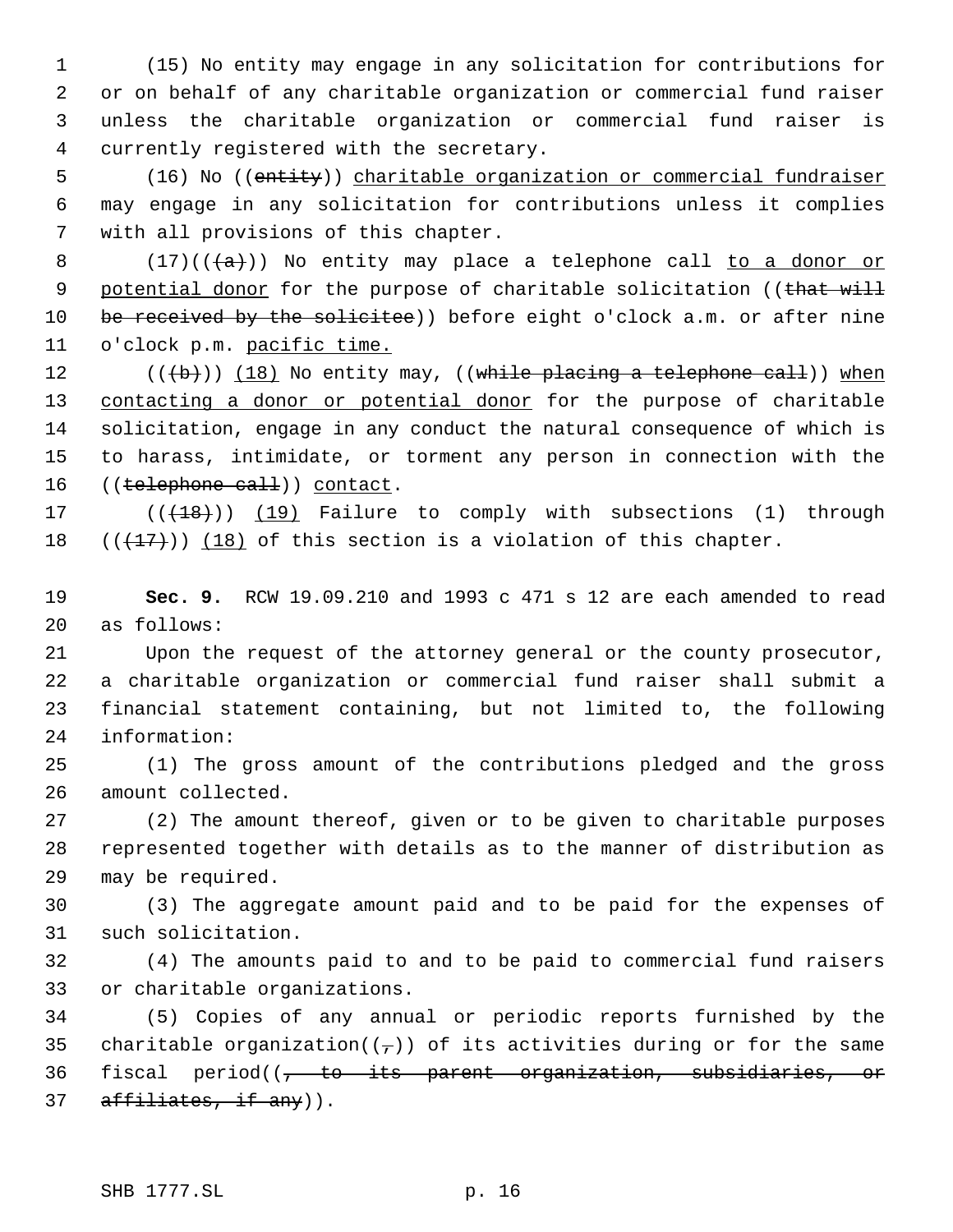**Sec. 10.** RCW 19.09.440 and 1993 c 471 s 42 are each amended to read as follows:

 (1) Annually, the secretary of state shall publish a report indicating:

 (a) For each charitable organization registered under RCW 6  $((19.09.065))$   $19.09.075$  the percentage relationship between (i) the total amount of money applied to charitable purposes; and (ii) the 8 dollar value of ((support received from solicitations and received from 9 all other sources on behalf of the charitable purpose of the 10 organization)) total expenditures, including the total amount of money 11 applied to charitable purposes, fund raising costs, and administrative expenses;

 (b) For each commercial fund raiser registered under RCW 14 ((19.09.065)) 19.09.079 the percentage relationship between (i) the amount of money disbursed to charitable organizations for charitable 16 purposes; and (ii) the total value of contributions received on behalf 17 of charitable organizations by the commercial fund raiser; and

 (c) Such other information as the secretary of state deems appropriate.

 (2) The secretary of state may use the latest information obtained pursuant to RCW 19.09.075, 19.09.079, or otherwise under chapter 19.09 RCW to prepare the report.

 NEW SECTION. **Sec. 11.** A new section is added to chapter 19.09 RCW to read as follows:

 Charitable organizations must ensure that their boards, or a committee thereof, have reviewed and accepted any financial report that the organization may be required to file with the office of the secretary. Charitable organizations must also ensure that the financial information included in the filing fairly represents, in all material respects, the financial condition and results of operations of the organization as of, and for, the periods presented to the secretary for filing. If the financial information submitted to the secretary is incorrect in any material way, the charitable organization may be subject to penalties as provided under RCW 19.09.279.

 NEW SECTION. **Sec. 12.** A new section is added to chapter 19.09 RCW to read as follows: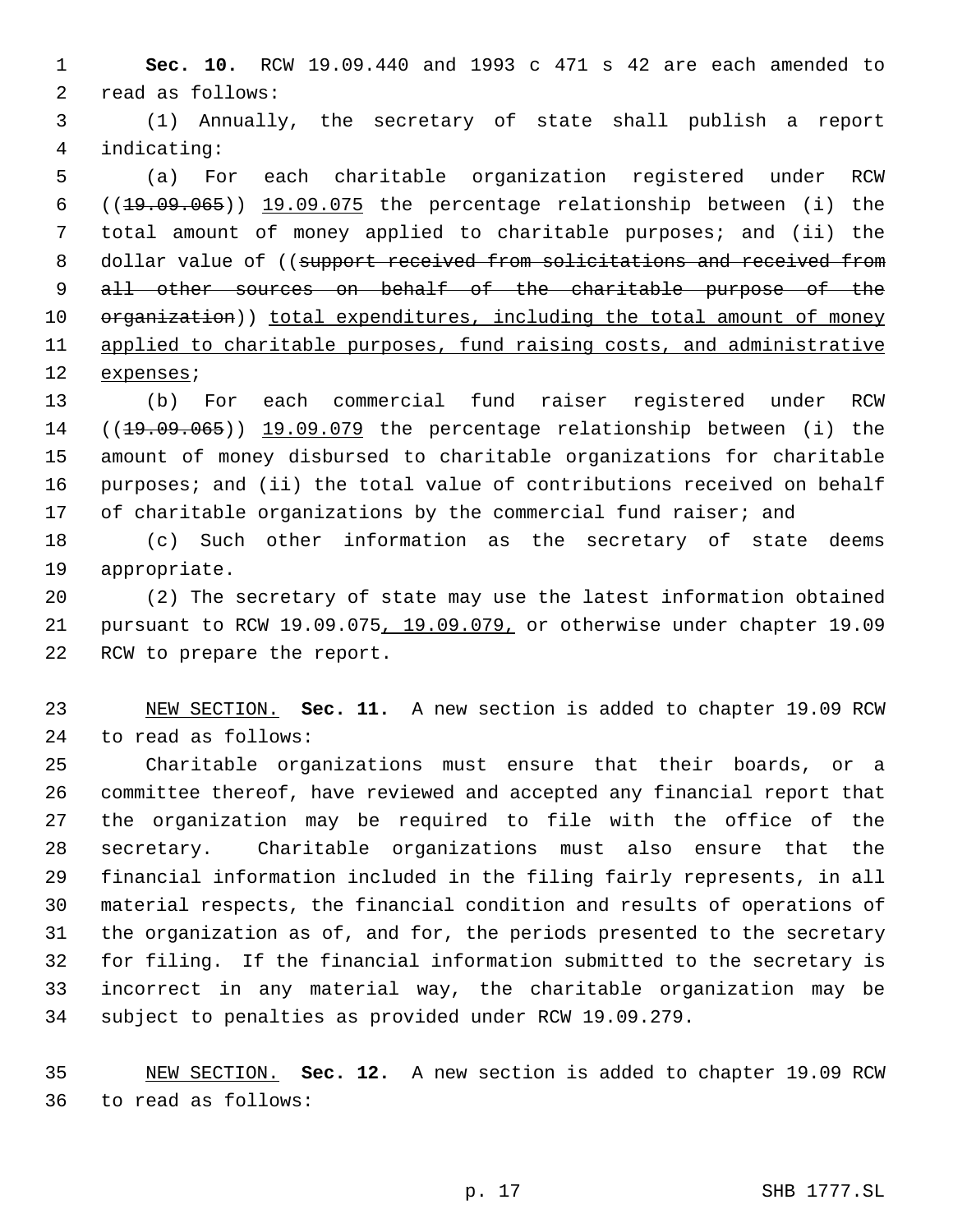The secretary may, in conjunction with the attorney general, develop and operate an education program for charitable organizations, their board members, and the general public. To the extent practicable, the secretary shall consult with the nonprofit and charitable sector and the charitable advisory council created in section 16 of this act to develop curriculum and other materials intended to educate charitable organizations, their board members, and the general public.

 NEW SECTION. **Sec. 13.** A new section is added to chapter 19.09 RCW to read as follows:

 (1) To provide for a charitable organization education program as authorized in section 12 of this act, the secretary may establish fees on registrations for entities filing with the secretary as organizations pursuant to this chapter.

 (2) The fees authorized in this section are in addition to the existing fees established by the secretary in rule for organizations required to register under this chapter.

 NEW SECTION. **Sec. 14.** A new section is added to chapter 19.09 RCW to read as follows:

 The charitable organization education account is created in state treasury. All receipts from the fees authorized in section 13(1) of this act must be deposited into the account. Moneys in the account may be spent only after appropriation. Expenditures from the account may be used only for the charitable organization education program authorized in section 12 of this act.

 NEW SECTION. **Sec. 15.** A new section is added to chapter 19.09 RCW to read as follows:

 The secretary is authorized to adopt rules, in accordance with chapter 34.05 RCW, that establish a set of tiered independent financial reporting requirements for charitable organizations required to register with the secretary pursuant to this chapter. Rules adopted under this section shall include, but not be limited to, substantially the following:

 (1) An initial filing requirement for all charitable organizations as currently required in this chapter;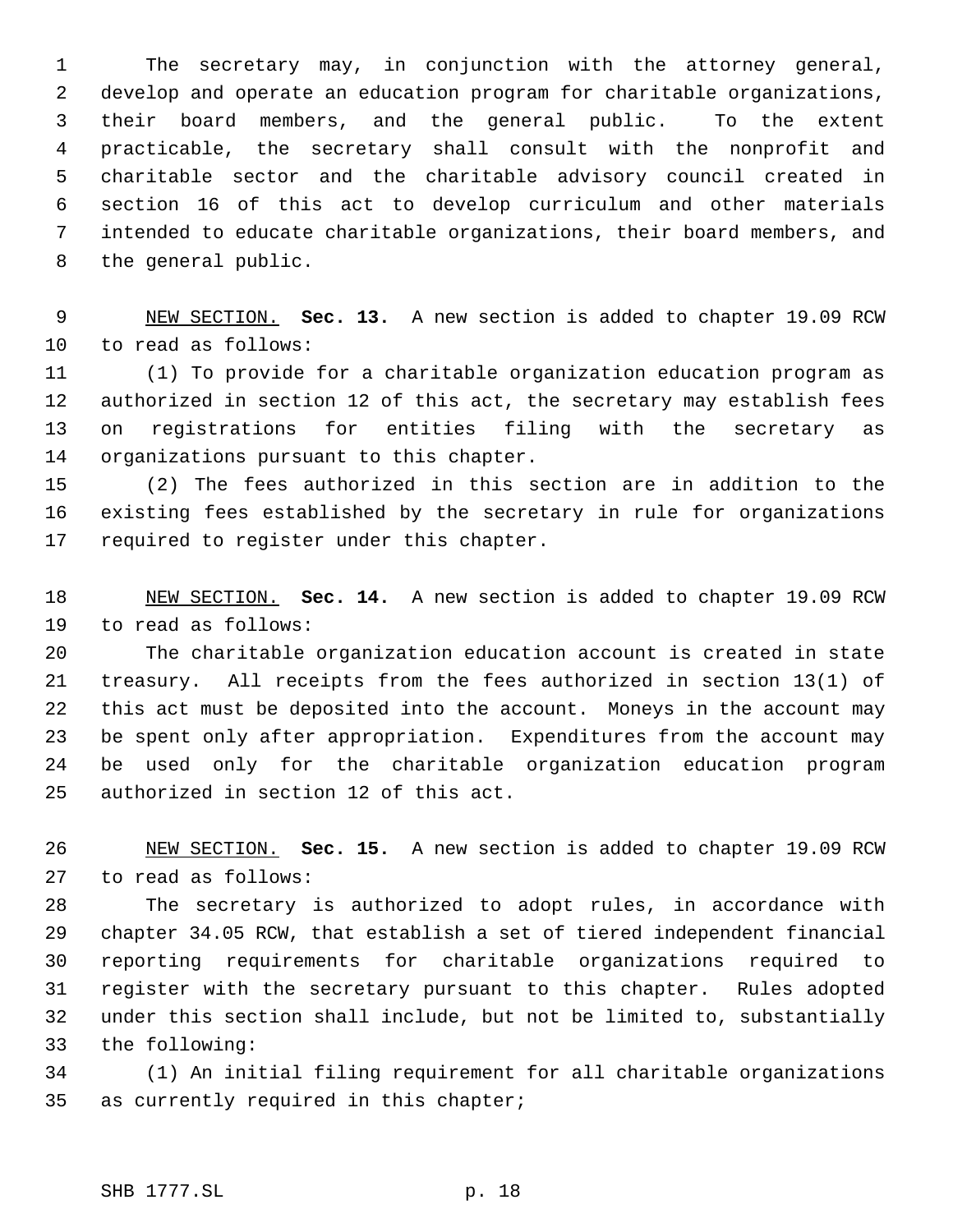(2) A financial reporting requirement for charitable organizations that have more than one million dollars in annual gross revenue averaged over the last three fiscal years. The secretary may require charitable organizations that meet this threshold to have the federal financial reporting forms the organization normally files to be completed or reviewed by a third party who normally prepares or reviews the forms in the ordinary course of their business. These forms must 8 be submitted to the secretary; and

 (3) A financial reporting requirement for charitable organizations with more than three million dollars in annual gross revenue averaged over the last three fiscal years. The secretary may require charitable organizations that meet this threshold to submit to the secretary audited financial statements prepared by an independent certified public accountant.

 NEW SECTION. **Sec. 16.** A new section is added to chapter 19.09 RCW to read as follows:

 (1) The secretary is authorized to create a charitable advisory council to consist of at least eleven, but not more than twenty-one, members. Members of a charitable advisory council shall:

 (a) Be appointed by the secretary, with all members serving at the pleasure of the secretary and all terms expiring no later than the term 22 of the appointing secretary;

 (b) Represent a broad range of charities by size, purpose, geographic region of the state, and general expertise in the management and leadership of charitable organizations; and

 (c) Annually vote to elect one of its members to serve as chairperson.

 (2) The secretary shall not compensate members of the charitable advisory council but may provide reimbursement to members for expenses that are incurred in the conduct of their official duties.

 (3) The charitable advisory council shall advise the secretary in determining training and educational needs of charitable organizations and model policies related to governance and administration of charitable organizations in accordance with fiduciary principles, assist the secretary in identifying emerging issues and trends affecting charitable organizations, and advise the secretary on other related issues at the request of the secretary.